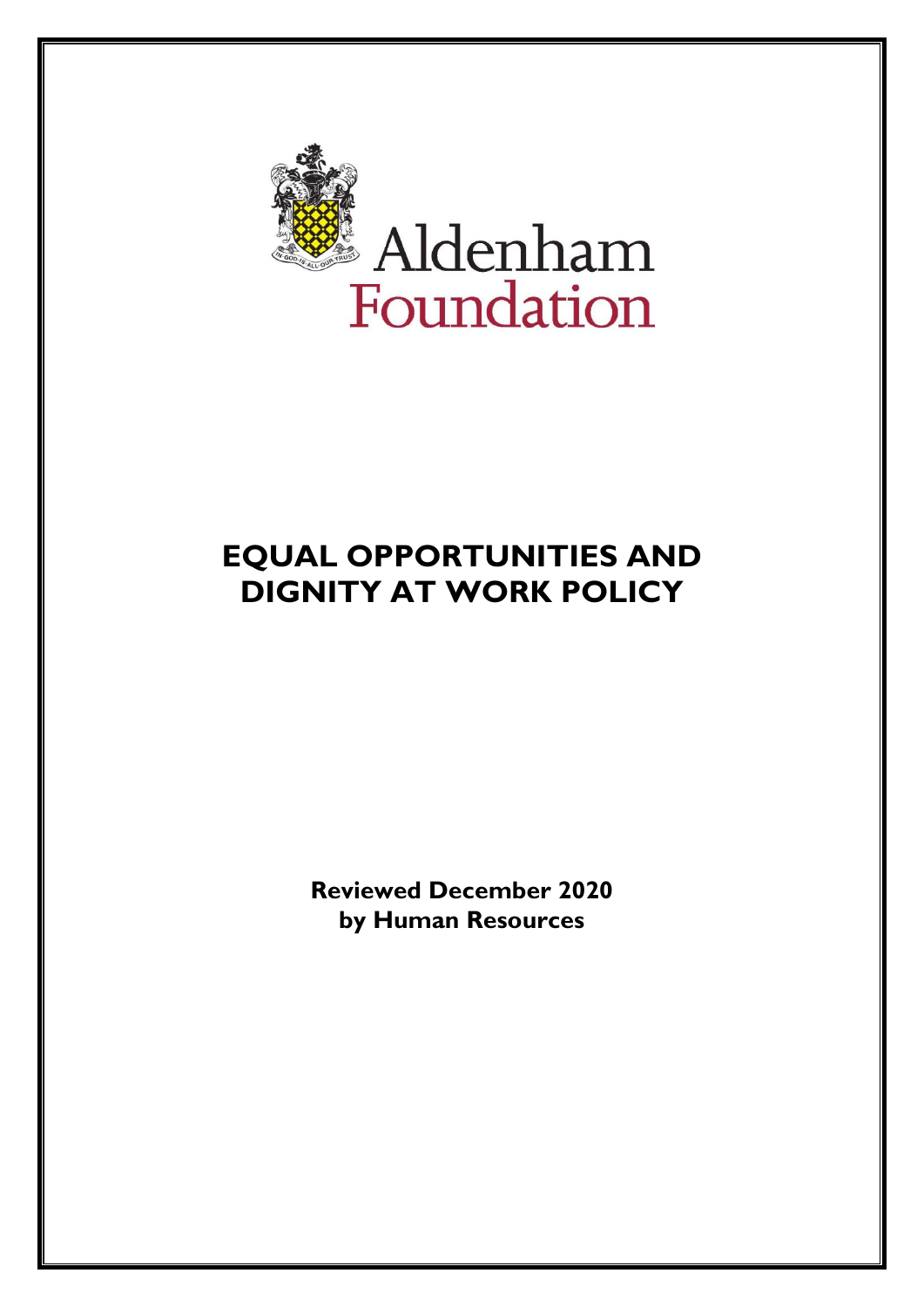## **Policy statement**

The Foundation is an equal opportunity employer and is fully committed to treating all of its employees and job applicants equally. The Foundation will avoid unlawful discrimination in all aspects of employment including recruitment and selection, promotion, transfer, opportunities for training, pay and benefits, other terms of employment, discipline, selection for redundancy and dismissal.

The Foundation will take all reasonable steps to employ, train and promote employees on the basis of their experience, abilities and qualifications without regard to age, disability, gender reassignment, marriage and civil partnership, pregnancy and maternity, race (including colour, nationality and ethnic or national origins), religion or belief, sex or sexual orientation. In this policy, these are known as the "protected characteristics".

The Foundation will also take all reasonable steps to provide a work environment in which all employees are treated with respect and dignity and that is free from harassment and bullying based upon the protected characteristics.

All employees are responsible for conducting themselves in accordance with this policy. The Foundation will not condone or tolerate any form of harassment, whether engaged in by employees or by outside third parties who do business with The Foundation, such as visitors, parents, customers, contractors and suppliers.

Employees have a duty to co-operate with The Foundation to make sure that this policy is effective in ensuring equal opportunities and in preventing discrimination, harassment or bullying. Action will be taken under The Foundation's disciplinary procedure against any employee who is found to have committed an act of improper or unlawful discrimination, harassment, bullying or intimidation. Serious breaches of this equal opportunities and dignity at work statement will be treated as potential gross misconduct and could render the employee liable to summary dismissal.

Employees should also bear in mind that they can be held personally liable for any act of unlawful discrimination or harassment. Employees who commit serious acts of harassment may also be guilty of a criminal offence.

You should draw the attention of your Line Manager to suspected discriminatory acts or practices or suspected cases of harassment or bullying. You must not victimise or retaliate against an employee who has made allegations or complaints of discrimination or harassment or who has provided information about such discrimination or harassment. Such behaviour will be treated as potential gross misconduct in accordance with The Foundation's disciplinary procedure. You should support colleagues who suffer such treatment and are making a complaint.

The Foundation will also take appropriate action against any third parties who are found to have committed an act of improper or unlawful harassment against its employees.

The following forms of discrimination are prohibited under this policy and are unlawful:

## *Direct discrimination*

Direct discrimination occurs when, because of one of the protected characteristics, a job applicant or an employee is treated less favourably than other job applicants or employees are treated or would be treated. For example, rejecting a job applicant because of their religious views or because they might be gay.

The treatment will still amount to direct discrimination even if it is based on the protected characteristic of a third party with whom the job applicant or employee is associated and not on the job applicant's or employee's own protected characteristic. In addition, it can include cases where it is perceived that a job applicant or an employee has a particular protected characteristic when in fact they do not.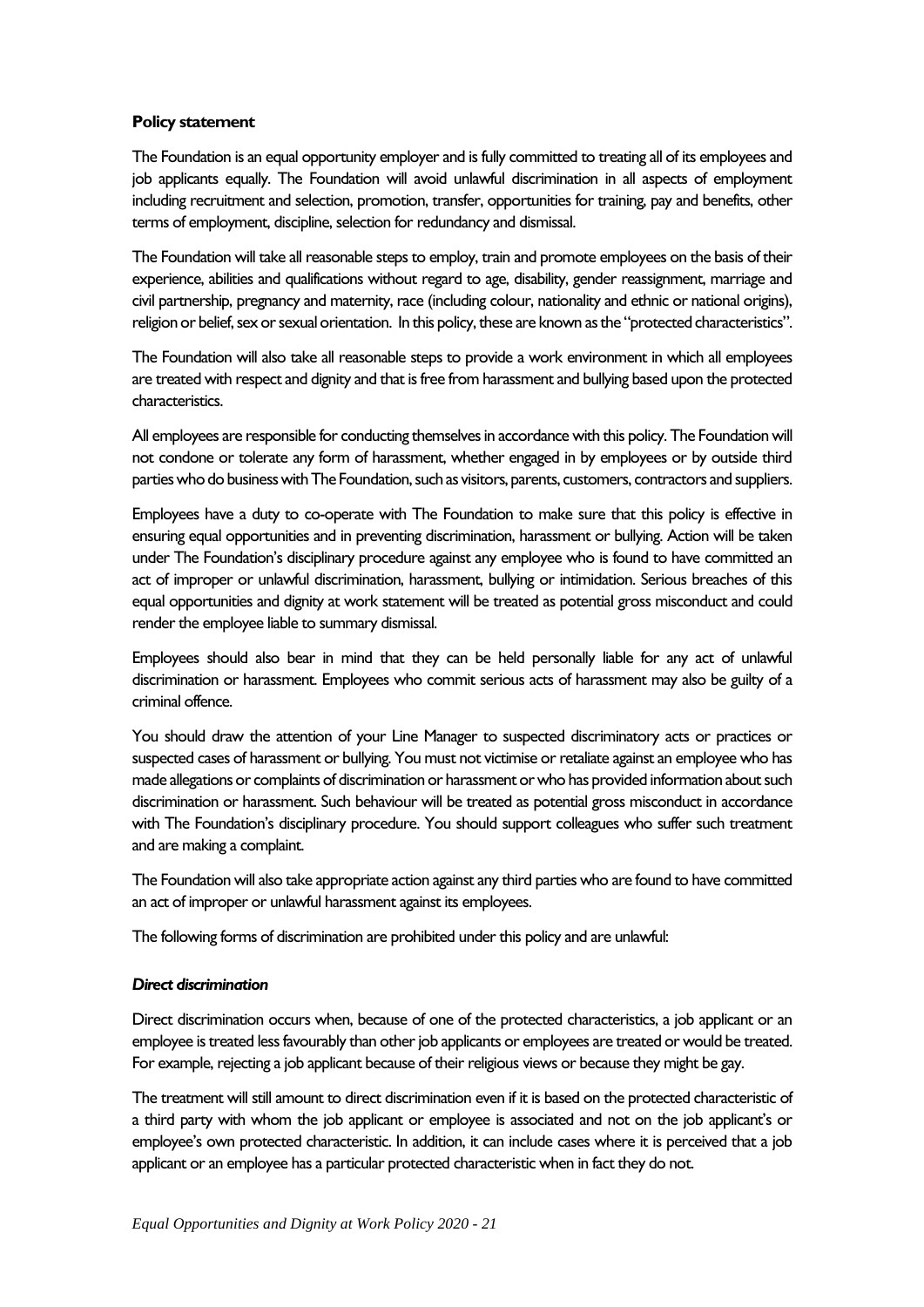#### *Indirect discrimination*

Indirect discrimination is a provision, criterion or practice that applies to everyone but adversely affects people with a particular Protected Characteristic more than others, and is not justified. For example, requiring a job to be done full-time rather than part-time would adversely affect women because they generally have greater childcare commitments than men. Such a requirement would be discriminatory unless it could be justified.

#### *Harassment*

Harassment includes sexual harassment and other unwanted conduct related to a Protected Characteristic, which has the purpose or effect of violating someone's dignity or creating an intimidating, hostile, degrading, humiliating or offensive environment for them. Harassment is dealt with further in our Anti-harassment and Bullying Policy (see below).

#### *Victimisation*

Victimisation is retaliation against someone who has complained or has supported someone else's complaint about discrimination or harassment.

#### *Disability discrimination*

Disability Discrimination this includes direct and indirect discrimination, any unjustified less favourable treatment because of the effects of a disability, and failure to make reasonable adjustments to alleviate disadvantages caused by a disability.

The Foundation will take all steps to eliminate all forms of unlawful discrimination in all aspects of its employment.

## *Recruitment, advertising and selection*

The recruitment process will be conducted in such a way as to result in the selection of the most suitable person for the job in terms of relevant experience, abilities and qualifications. The Foundation is committed to applying its equal opportunities policy statement at all stages of recruitment and selection.

Advertisements will aim to positively encourage applications from all suitably qualified and experienced people. When advertising job vacancies, in order to attract applications from all sections of the community,

The Foundation will, as far as reasonably practicable:

- Ensure advertisements are not confined to those areas or publications which would exclude or disproportionately reduce the numbers of applicants with a particular protected characteristic.
- Avoid setting any unnecessary provisions or criteria which would exclude a higher proportion of applicants with a particular protected characteristic.

Where vacancies may be filled by promotion or transfer, they will be published to all eligible employees in such a way that they do not restrict applications from employees with a particular protected characteristic.

However, where, having regard to the nature and context of the work, having a particular protected characteristic is an occupational requirement and that occupational requirement is a proportionate means of achieving a legitimate aim as provided for under the Equality Act 2010, The Foundation may apply that requirement to the job role and this may therefore be specified in the advertisement.

The selection process will be carried out consistently for all jobs at all levels. All applications will be processed in the same way. The staff responsible for short-listing, interviewing and selecting candidates will be clearly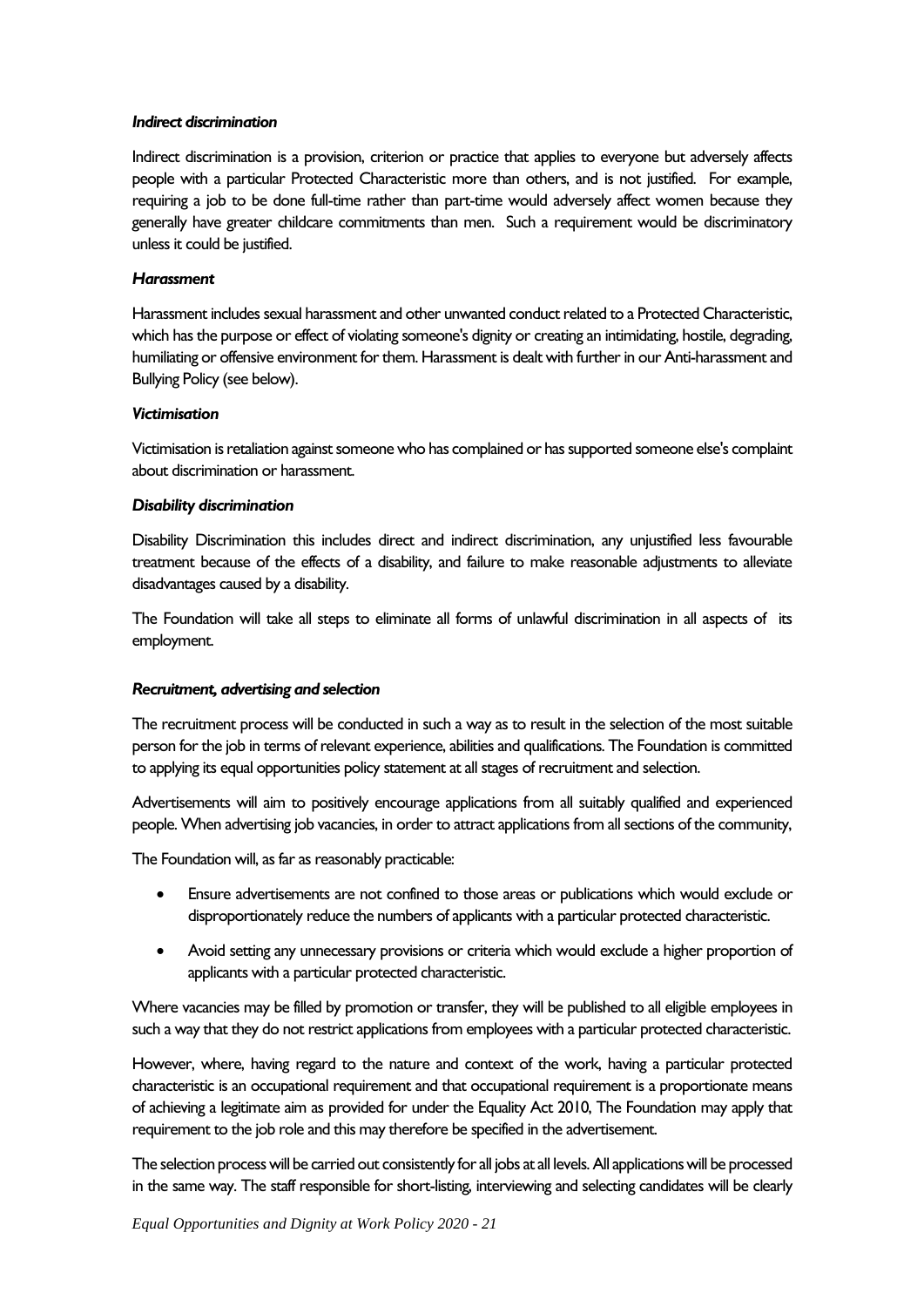informed of the selection criteria and of the need for their consistent application. Person specifications and job descriptions will be limited to those requirements that are necessary for the effective performance of the job. Wherever possible, all applicants will be interviewed by at least two interviewers and all questions asked of the applicants will relate to the requirements of the job. The selection of new staff will be based on the job requirements and the individual's suitability and ability to do, or to train for, the job in question.

With disabled job applicants, The Foundation will have regard to its duty to make reasonable adjustments to work provisions, criteria and practices or to physical features of work premises or to provide auxiliary aids or services in order to ensure that the disabled person is not placed at a substantial disadvantage in comparison with persons who are not disabled.

If it is necessary to assess whether personal circumstances will affect the performance of the job (for example, if the job involves unsociable hours or extensive travel), this will be discussed objectively, without detailed questions based on assumptions about any of the protected characteristics.

The Foundation is required by law to ensure that all employees are entitled to work in the UK. Assumptions about immigration status should not be made based on appearance or apparent nationality. All prospective employees, regardless of nationality, must be able to produce original documents (such as a passport) before employment starts, to satisfy current immigration legislation.

# *Training and promotion*

The Foundation will train all Line Managers in The Foundation's policy on equal opportunities and in helping them identify and deal effectively with discriminatory acts or practices or acts of harassment or bullying. Line Managers will be responsible for ensuring they actively promote equal opportunity within the departments for which they are responsible.

The Foundation will also provide training to all employees to help them understand their rights and responsibilities in relation to equal opportunities and dignity at work and what they can do to create a work environment that is free from discrimination, bullying and harassment.

# *Terms of employment, benefits, facilities and services*

All terms of employment, benefits, facilities and service will be reviewed from time to time, in order to ensure that there is no unlawful direct or indirect discrimination because of one or more of the protected characteristics.

# *Equal pay*

The Foundation is committed to equal pay in employment. It believes its male and female employees should receive equal pay for like work, work rated as equivalent or work of equal value. In order to achieve this, The Foundation will endeavour to maintain a pay system that is transparent, free from bias and based on objective criteria.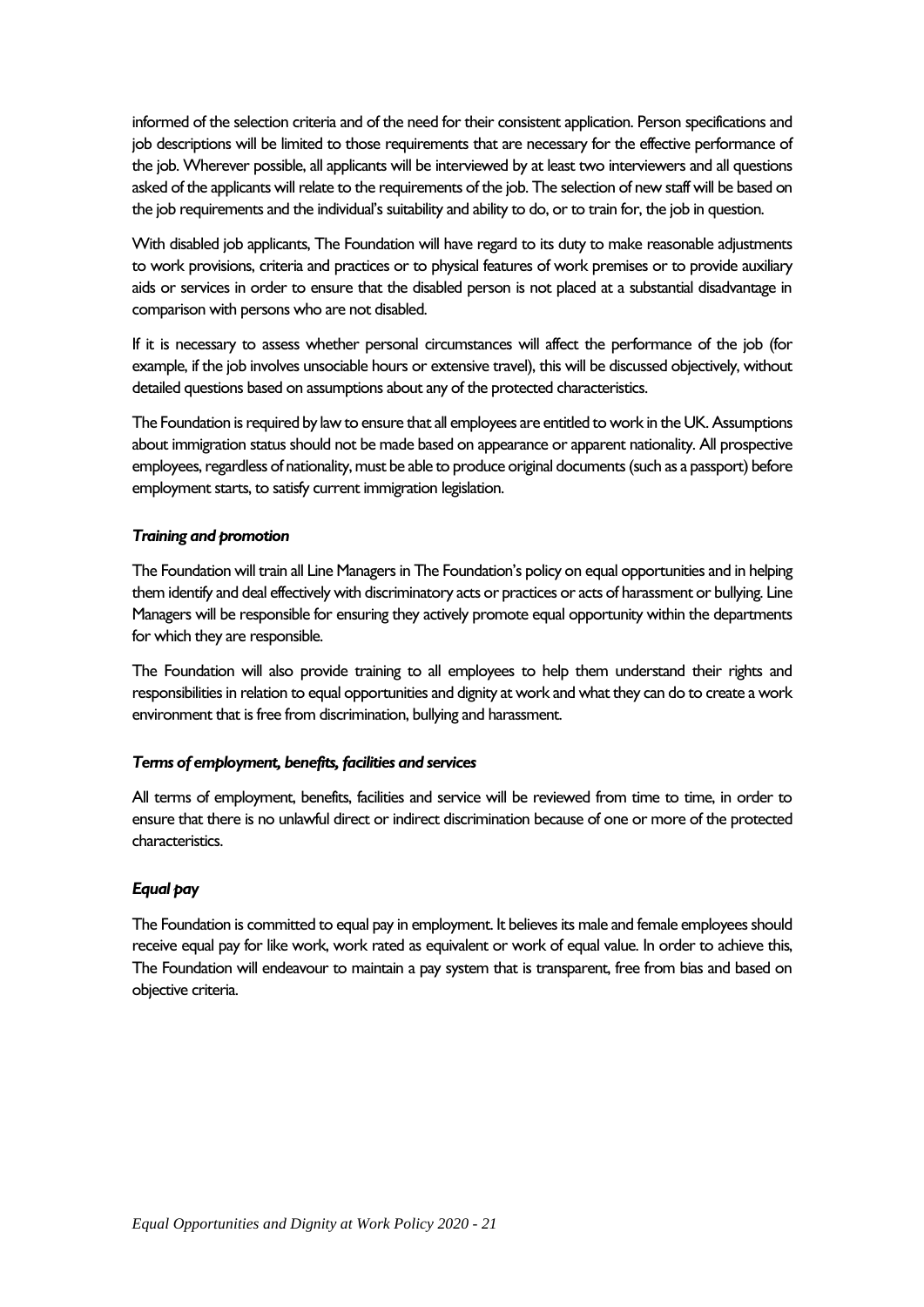# *Bullying and Anti-Harassment Policy*

This policy covers bullying and harassment in the workplace and in any work-related setting outside the workplace, for example, during business trips and at work-related social events.

# *Bullying*

# **What is bullying?**

Bullying is offensive, intimidating, malicious or insulting behaviour involving the misuse of power that can make a person feel vulnerable, upset, humiliated, undermined or threatened. Power does not always mean being in a position of authority, but can include both personal strength and the power to coerce through fear or intimidation.

Bullying can take the form of physical, verbal and non-verbal conduct. Bullying may include, by way of *example:*

- physical or psychological threats;
- overbearing and intimidating levels of supervision;
- inappropriate derogatory remarks about someone's performance;
- Legitimate, reasonable and constructive criticism of a worker's performance or behaviour, or reasonable instructions given to workers in the course of their employment, will not amount to bullying on their own.

#### *What is Harassment?*

Harassment is any unwanted physical, verbal or non-verbal conduct that has the purpose or effect of violating a person's dignity or creating an intimidating, hostile, degrading, humiliating or offensive environment for them. A single incident can amount to harassment.

It also includes treating someone less favourably because they have submitted or refused to submit to such behaviour in the past.

Unlawful harassment may involve conduct of a sexual nature (sexual harassment), or it may be related to age, disability, gender reassignment, marital or civil partner status, pregnancy or maternity, race, colour, nationality, ethnic or national origin, religion or belief, sex or sexual orientation. Harassment is unacceptable even if it does not fall within any of these categories.

Harassment may include, for example:

- unwanted physical conduct or "horseplay", including touching, pinching, pushing and grabbing;
- continued suggestions for social activity after it has been made clear that such suggestions are unwelcome;
- sending or displaying material that is pornographic or that some people may find offensive (including e-mails, text messages, video clips and images sent by mobile phone or posted on the internet);
- unwelcome sexual advances or suggestive behaviour (which the harasser may perceive as harmless);
- racist, sexist, homophobic or ageist jokes, or derogatory or stereotypical remarks about a particular ethnic or religious group or gender;
- outing or threatening to out someone as gay or lesbian;
- offensive e-mails, text messages or social media content; or
- mocking, mimicking or belittling a person's disability.

*Equal Opportunities and Dignity at Work Policy 2020 - 21*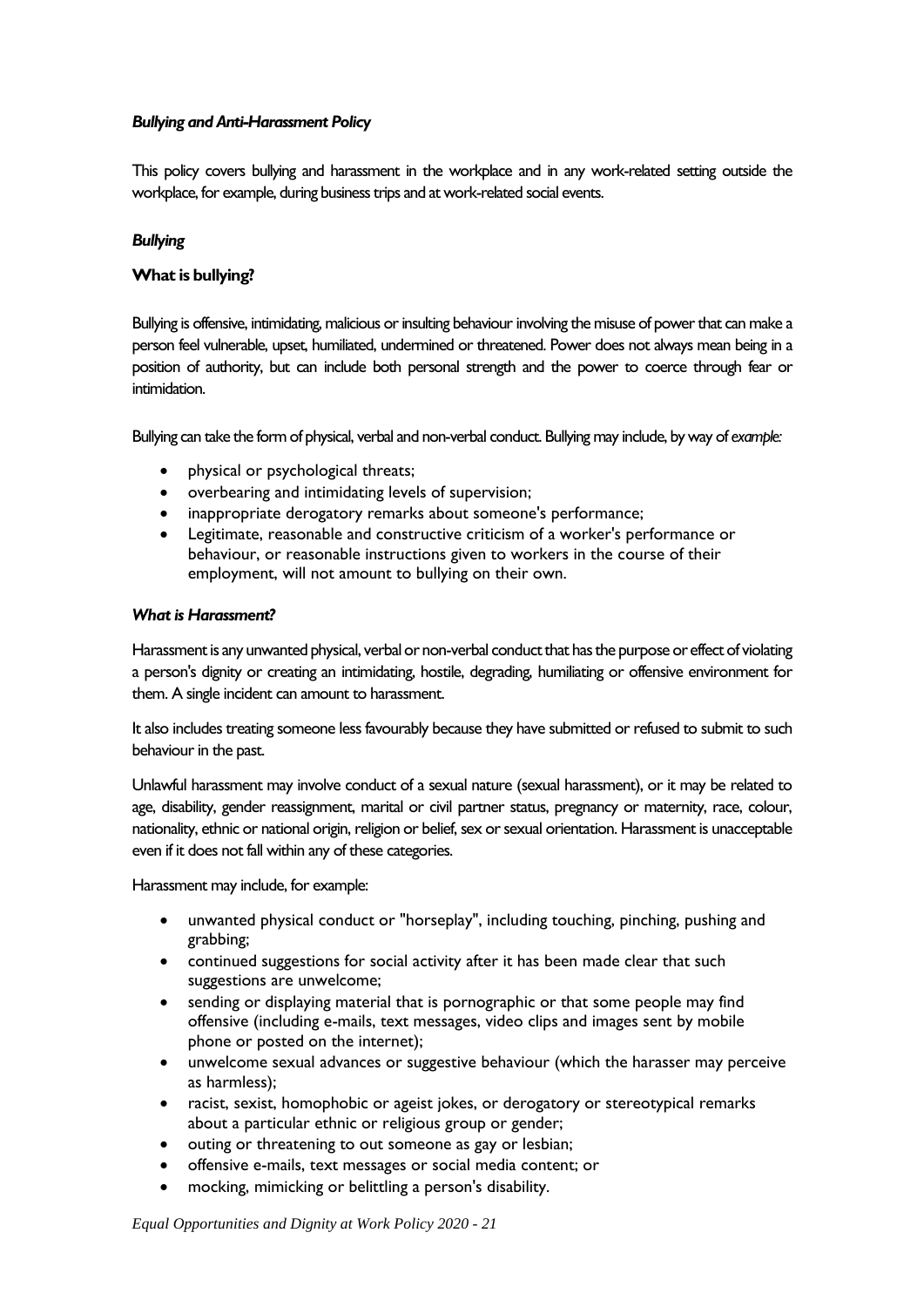A person may be harassed even if they were not the intended "target". For example, a person may be harassed by racist jokes about a different ethnic group if the jokes create an offensive environment.

Conduct may be harassment whether or not the person intended to offend. Something intended as a "joke" or as "office banter" may offend another person. This is because different employees find different levels of behaviour acceptable and everyone has the right to decide for themselves what behaviour they find acceptable to them.

Behaviour which a reasonable person would realise would be likely to offend an employee will always constitute harassment without the need for the employee having to make it clear that such behaviour is unacceptable, for example, touching someone in a sexual way. With other forms of behaviour, it may not always be clear in advance that it will offend a particular employee, for example, office banter and jokes. In these cases, the behaviour will constitute harassment if the conduct continues after the employee has made it clear, by words or conduct, that such behaviour is unacceptable to him or her. A single incident can amount to harassment if it is sufficiently serious.

## *Reporting complaints*

All allegations of discrimination or harassment will be dealt with seriously, confidentially and speedily. The Foundation will not ignore or treat lightly grievances or complaints of discrimination or harassment from employees.

If you wish to make a complaint of discrimination, you should use The Foundation's grievance procedure.

With cases of harassment, while The Foundation encourages employees who believe they are being harassed or bullied to notify the offender (by words or by conduct) that his or her behaviour is unwelcome, The Foundation also recognises that actual or perceived power and status disparities may make such confrontation impractical. In the event that such informal direct communication is either ineffective or impractical, or the situation is too serious to be dealt with informally, you should follow the procedure set out below.

If you wish to make a complaint of harassment, whether against a fellow employee or a third party, such as a client, customer, contractor or supplier, you should follow the following steps:

- First of all, report the incident of harassment to your Line Manager. If you do not wish to speak to your Line Manager, you can instead speak to an alternative manager or to the Human Resources Manager.
- Such reports should be made promptly so that investigation may proceed, and any action taken expeditiously.
- All allegations of harassment will be taken seriously. The allegation will be promptly investigated and, as part of the investigatory process, you will be interviewed and asked to provide a written witness statement setting out the details of your complaint. Confidentiality will be maintained during the investigatory process to the extent that this is practical and appropriate in the circumstances. However, in order to effectively investigate an allegation, The Foundation must be able to determine the scope of the investigation and the individuals who should be informed of or interviewed about the allegation. For example, the identity of the complainant and the nature of the allegations must be revealed to the alleged harasser so that he or she is able to fairly respond to the allegations. The Foundation reserves the right to arrange for another manager to conduct the investigation other than the manager with whom you raised the matter. If the matter becomes subject to disciplinary or other legal action, witness statements may have to be disclosed as part of that process.